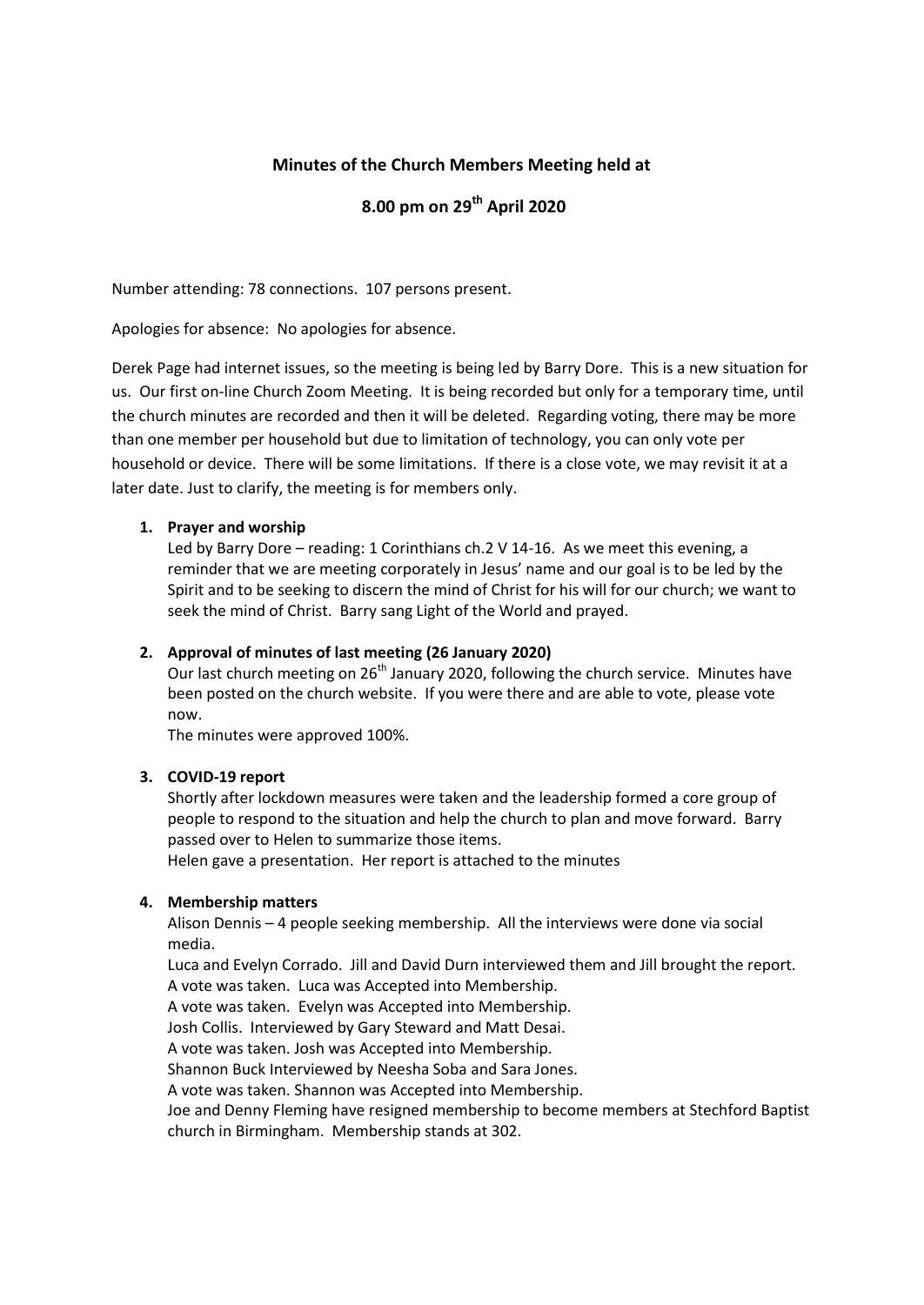# **5. Appointment of new Church Secretary**

Duncan Tuft stepped down from the role of Church Secretary earlier in the year, having faithfully served us for 8 years. In the role of Church Secretary, a huge amount of work goes on behind the scenes. Barry extended a warm and genuine appreciation to Duncan, on behalf of the church, for all of his hard work and to Faith who is a such a support as well. The church leadership team prayerfully considered who could be the person to take over the role and approached Roy Bawden. Roy has put his name forward to be Church Secretary at RBC.

Proposal: Do you approve the proposal that Roy Bawden becomes the new Church Secretary.

Seconded by Roy Treadaway.

**Agreed** that Roy Bawden be Church Secretary. Pause for prayer.

## **6. Safeguarding Policy Statements Renewal**

Helen Yarrow took this section.

A number of slides were shown. Our policies are reviewed annually. Children and Young Adults. Particularly the Safeguarding policy for children, young people and the church. We normally would ready this out. This has to be agreed. It is business as usual and more so than ever, as we are on-line, that we ensure we maintain our policies relating to safeguarding. These are constantly being updated. They are available on our website. As members of this church, we commit ourselves to the nurturing, protection and safeguarding of all, especially children and young people and we are committed to following the Home Office code of practice. We ask every worker to read the good practice guidelines, social media procedures and social media guidance code. They are available on line. Safe to Belong policy for Adults at Risk. Again, as members of this church, we commit ourselves to the safeguarding of adults at risk and ensuring their wellbeing in the life of the church. We adopt the guidelines of the Baptist Union of Great Britain, as outlined in Safe to Belong. We ask all those working with adults at risk to read the Protection of Adults at Risk practice guidelines and undertake to observe them. If you have any concerns in relation to child protection matters or adults at risk, there are people to contact and those are always available on line.

The policies are constantly being looked at and adapted in relation to the changing environments, such as social media. It is important that those working with young people and adults at risk keep up to date with them. Unless there are any questions, these policies will be formally agreed.

## **7. New Pastoral Care policy**

Presented by Jill Durn.

Pastoral Care Policy is a new policy that was put together pre-corona virus. The detail is not new. A lot of pastoral care goes on within the church and has done for ages. It has been communicated verbally and through church meetings but we have not actually had a policy. It was felt important that we have a policy that could go on the website, so that people can see what we are doing and how we are doing it. It begins with a bible reading that underpins everything we do. John 13 Vs 34-35. The policy will be read at the church meeting annually, to ensure it is fit for purpose.

This is how we structure pastoral care within the church and it has been working well. This is a way of setting it out now, to make it clear, perhaps for new people coming in, so that they can see what's going on.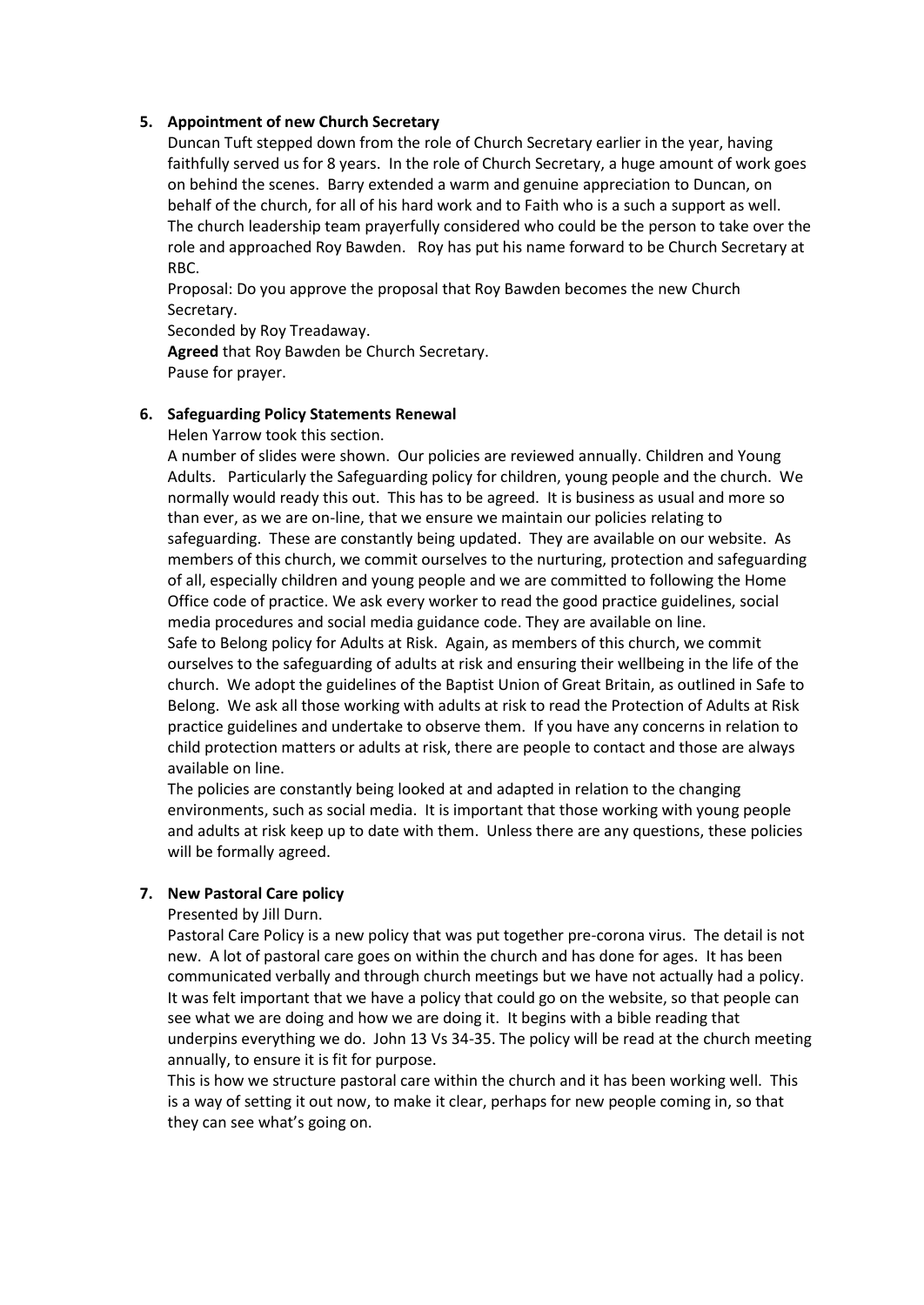The last bit of the policy references the guidelines. The good practice guidelines for carrying out pastoral care at RBC are available and pastoral assistants are asked to read these and must undertake to observe them. A paper copy will be available from the church office or on-line via the website for reference. A paragraph at the end, if you have a pastoral care matter that you would like to discuss with Derek, Barry or Jill Durn and then if we are happy to approve this tonight, we will read it out annually at the church meeting, to check that it is still fit for purpose and we can monitor it year by year.

Guidelines are on the website in the members' area. Again, they are not new, but updated and give reference to the other things we are working with, such as safeguarding, GDPR and Data Protection. They are based on guidelines from an organisation called Pastoral Care UK which helps to provide churches with support in pastoral care and they come under the umbrella of the Association of Christian Counsellors. We have used their guidelines and adapted them for our use. The intention is for these to be available on the website for people to see. It sets out the expectations both for those giving care and for those receiving care, so that we can ensure everyone knows how we work in pastoral care and we can do so with integrity and with accountability. They include things such as the scope of pastoral care, structure, why we do pastoral care, details of ethical values and the importance of confidentiality, dual relationships, conflict and care for pastoral carers. Safeguarding, DBS procedures and tips for pastoral carers. It is a working document that people can refer to for best practice. If they are approved tonight, they will go on the website.

A vote was taken. Do you approve the Pastoral Care Policy, subject to any amendments the meeting proposed.

The Pastoral Care Policy document was **Agreed**. Barry thanked Jill for her report.

#### **8. Report from Church Treasurer**

Treasurer's report and slides are available on the church website. 3 slides. A 12 month rolling average slide that shows a trend and the general direction of offerings. We have reached our budget and are 6.5% up on this time last year.

April will be the first month when the church was fully closed on Sundays. We are expecting a £2000-3000 drop in offerings from the blue bag, for every month the church is closed. We will begin to see the curve come down, as the average drops.

Just looking at March income, we are almost bang on budget. Looking at the expenditure, it looks as though we have overspent against budget, as indeed we have but the explanation for that is budget phasing. We knew we were going to spend a lot of money on the chairs for the hall, we just didn't know which month we would spend it in, so we spread it across the year. The £6000 overspend will be caught back over the year.

With the church now closed, our offerings in the blue bag are under threat. The challenge for us in planning forward is how long will the church be closed and when gatherings of over 300 will be allowed. This could be 6 months away. This is an issue that Finance Committee has looked at. We could be £3000 down each month. We would take action on expenditure as the church is closed and expenditure is low. It is expected that in terms of cash, we will be losing about £1500 per month. This is not good news but a real blessing is that we are in a good position as a church and we have some reserves. It's all about cash now. If we continue to lose £1500 for 9 months, what would that look like to our cash. We have built up some reserves. We have a legacy of £35,000 and a designated reserve of £13,000. Ideally, we want to use those for items of capital expenditure on extending the Lord's kingdom in the UK or overseas but at times like this, it is cash we can use, so we are in a good position in terms of cash.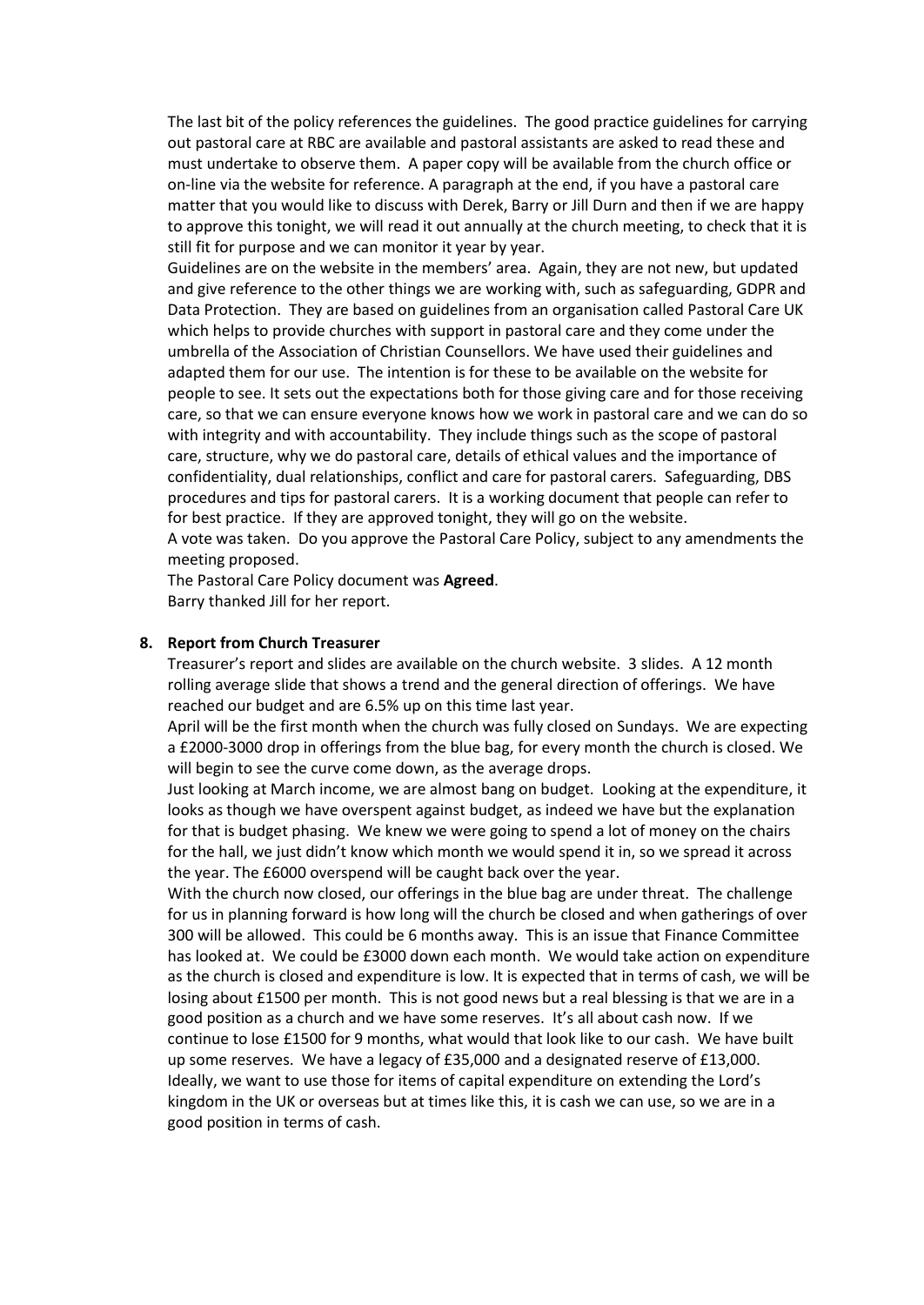We run at about £5000-£6000 loss in cash every month of the year, except in May when we get our Gift Aid refund and we are expecting £70,000 back in May. This will have to last us a year but we are in a much better position than many churches, who are struggling. We have been blessed, even though our offerings are dropping. Every gift to the church is a blessing. Paying by Standing Order does help us, in terms of planning and low administration. In 2017, 75% of our offerings were by Standing Order and this has moved to almost 83% in 2020. CR will report in the newsletter every month sent out by email. We are in a good position, difficult times but we are blessed. Barry thanked Craig and the Finance team for everything they do for us as a church.

#### **9. AOB**

No AOB items.

Barry thanked everyone for joining the meeting and closed the meeting in prayer.

#### **COVID-19 REPORT**

Covid – 19 Working group: who'd ever think we'd have a working group with that title!

The Diaconate met just after our last meeting together on  $15^{th}$  March and agreed that it would be a good idea to set up a group to focus on our response to Covid 19, hence our title. The group comprises of myself, Derek, Barry, Roy, David, Gillian and Alistair Moore. Between us we've being determining how we as a Church cope with and manage this unprecedented situation.

But even before we formed, in the week leading up to the lock down, the church office was a hive of activity, with lists being made, boxes of paper and work being packed, arrangements made between us all as to who was going to do what.

The priority then and still is to ensure that all those who are vulnerable, alone or struggling have the help and support they need, and over the last few weeks people within the fellowship have been helping folks with shopping, giving practical help when needed and for many most importantly phoning and offering companionship and comfort. Lucy and John are working hard to ensure that all the families, their children and our youth are kept in contact with and through various social media platforms are in regular contact with them, supporting, teaching, sharing God's word with them and encouraging them in their faith. They have been really inventive in the way they are reaching out, and I know lots of you have enjoyed seeing some of the great video's and presentations. Small groups are meeting via zoom or other online platforms and I know they are a great source of encouragement and comfort as well a time of being able to share God's word and pray for one another.

As well as supporting the fellowship we've also got folks ringing every one of our Café Connect guests. We've also sent them all a pack with crosswords, word searches and quizzes and a Easter it included an Easter message from Derek. It has been so encouraging to have such positive feedback from many of our guests who so appreciate the contact they are having with us.

Our next main priority was to ensure that we were able to continue worshipping together on Sunday's. I know many of you have found great comfort in hearing God's work spoken from the sanctuary and being able to join in with the worship, For those who don't have the internet copies of the service are being posted to them, if you know of anyone who would like to receive a copy then please let the church office know. We are also thrilled that we are able to reach out to Hand in Hand, and we know that others in the deaf community are watching our services as they are being signed.

Other areas we covered are: giving out a message to our local community via our website sharing what our response to the Coronvirus alongside that are some organisations that we can support, then there's the mundane but necessary checks, such as ensuring we have the necessary copyright licensing for recording services, keeping our insurance validated as the building is not in regular use. We've established a regular communication strategy, Mon and Fri a message from either Barry or Derek, Tue, Wedn, Thur and Sat we receive a devotional (and huge thanks to Gillian and Marie) whilst they just turn up in our in boxes a lot of work went into organising this and again they have been such a blessing to so many. And on